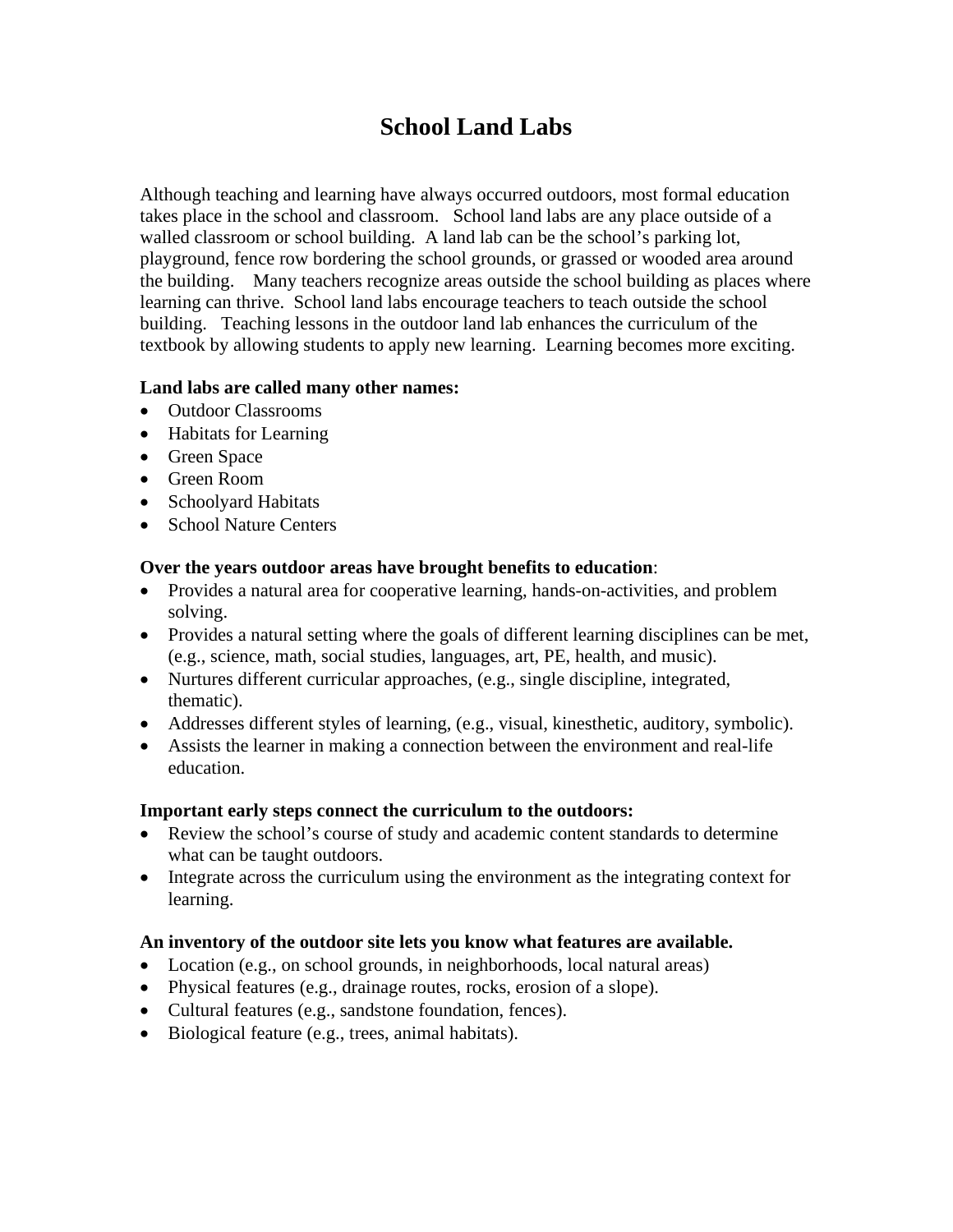#### **A progressive approach helps to ensure long-term use.**

- Teachers and learners use, or continue to use, the existing site to meet educational objectives.
- Based upon actual use of the land lab, teachers, learners and others make site improvements, "enhancements" as needs arise (e.g., attend to poison ivy, pick up litter, mulch muddy areas, hag a bird feeder).
- While using the "enhanced" existing site, a broad-based committee designs and implements a long-range plan that matches site features and attributes that have been discovered in large part through use of the site. It should also identify needs for further development.

# **Key players in a land lab project need to be identified:**

- Administrators
- Teachers
- Maintenance staff
- Parents
- Community members
- Students
- Natural resource agency personnel
- Local business representatives

# **A long range plan gives the land lab direction:**

- Organize a support system
- Develop a program (e.g., goals, objectives, and learning experiences)
- Identify materials, equipment and resources needed
- Calculate cost and funding considerations
- Identify the land lab project developer(s)
- Identify maintenance of land lab long range
- Identify the amount of staff time that will be involved in the land lab

# **Resource information:**

- Habitats for Learning- Ohio Department of Natural Resources, Disvision of Soil and Water Conservatgion, ODNR-DSWC- Ohio Federation of Soil and Water Conservation Districts (OFSWCD), OSU Extension
- Integrating Environmental Education and Science- Environmental Education Council of Ohio (EECO)
- Wild School Sites- Project Wild (ODNR Division Of Wildlife)
- Twenty-Twenty: Projects and Activities for WILD School sites
- EE programs and projects: Leopold Education Project (LEP), Project Wild, Project Wet, Project Learning Tree (PLT), Wonders of Wetlands (WOW)
- ODNR: Life History Notes
- Peterson Field Guilds